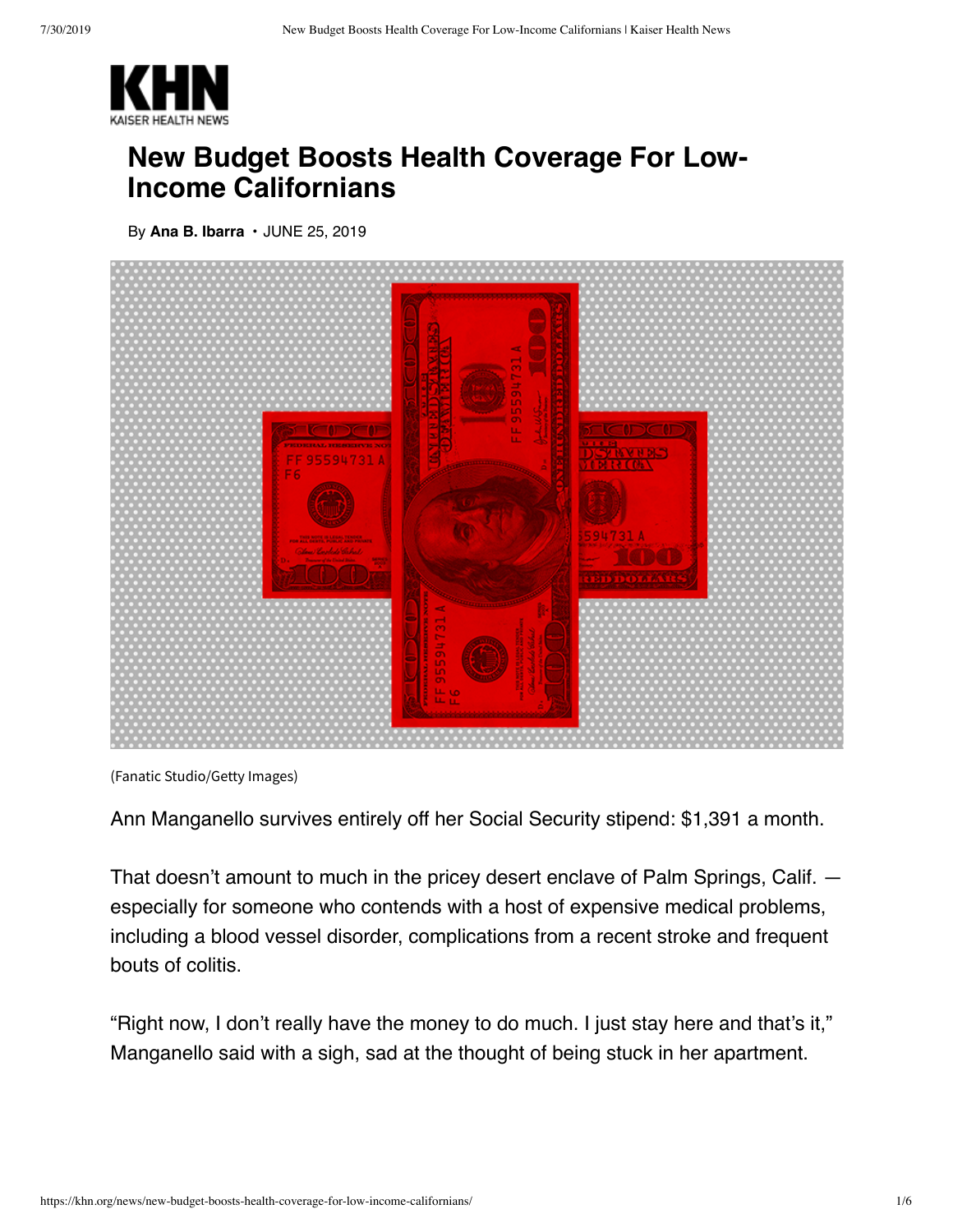Because she is 71 and has a low income, Manganello qualifies for Medi-Cal, the state's Medicaid program for disadvantaged people, as well as Medicare, the public insurance program for people 65 and older.

But there's a catch: Her monthly Social Security check puts her slightly above the income level for free care under Medi-Cal. So, she reduces the amount of income counted for Medi-Cal eligibility by buying a dental insurance policy she doesn't really need, just so she can qualify for the free coverage and avoid a \$672 monthly deductible.

Things are expected to change next year for Manganello and others in similar situations. In the state budget for 2019-20, legislators approved \$62.4 million to help about 25,000 older people and those with disabilities get free Medi-Cal. Gov. Gavin Newsom must sign the budget by June 30.

That's one of several major investments the \$215 billion budget makes in Medi-Cal enrollment and services. About 13 million Californians — or about a third of the state's population — have Medi-Cal.

The spending plan also includes money to restore medical benefits that were cut 10 years ago during the recession, such as podiatry and speech therapy. It also provides full Medi-Cal coverage to low-income young adults ages 19 through 25 who are in the country illegally. That will make California the first state in the nation to offer full Medicaid benefits to unauthorized immigrant adults.

Plus there's [\\$30 million](https://wclp.org/wp-content/uploads/2019/06/Budget-Bill-Analysis.FINAL_-1.pdf) for outreach and enrollment and \$769.5 million to boost the amount Medi-Cal pays participating doctors and dentists.

For Manganello, who worked as a manager for a signage shop in Buffalo, N.Y., before moving west, qualifying for free Medi-Cal would make a tangible difference in her life.

"I could cancel that extra insurance and buy myself a medical alert bracelet. I would also have some money to maybe pay off some other medical bills," she said. "It would help with groceries, things like Depends. And maybe I could go out to lunch once in a while."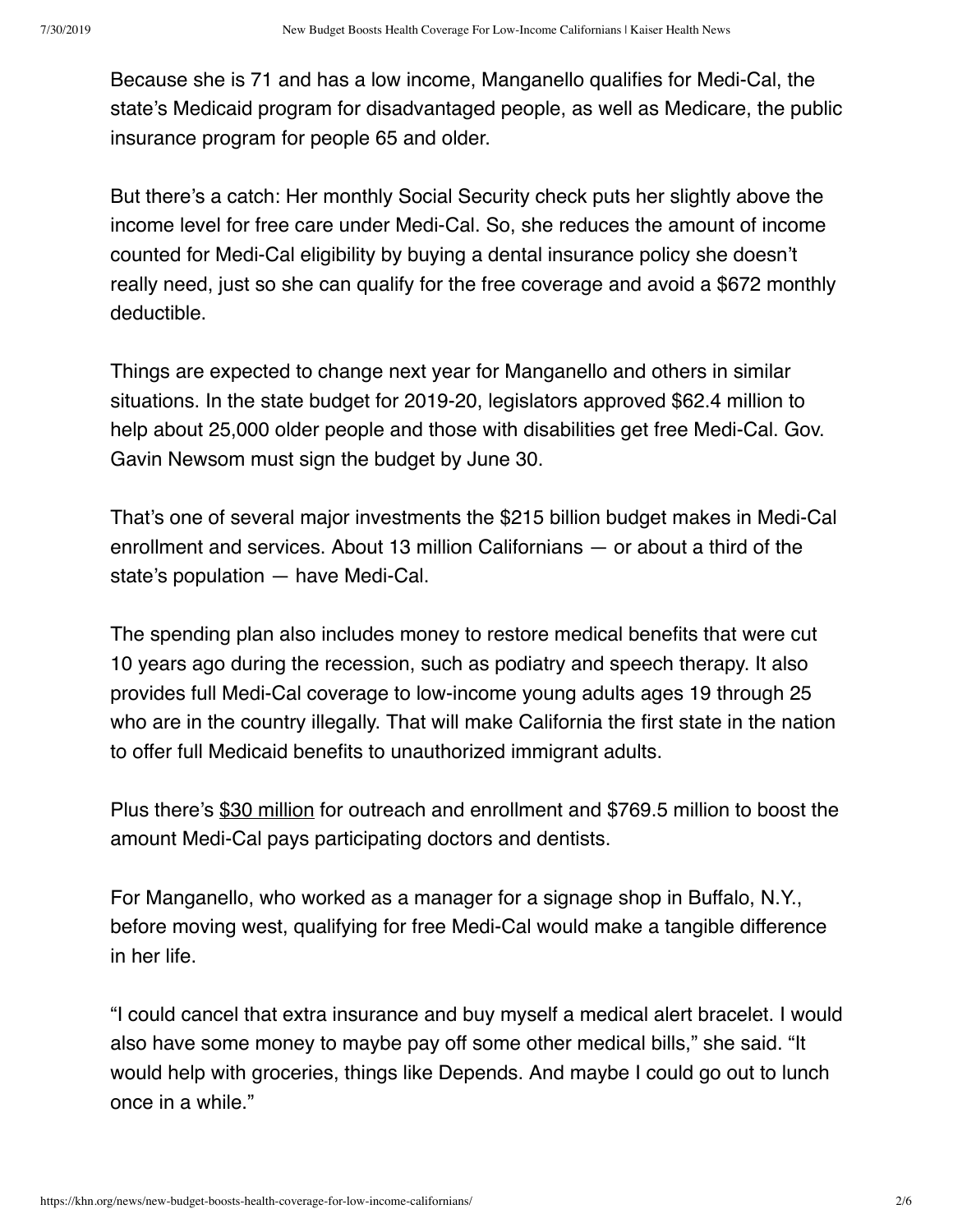The Medi-Cal expansions in the budget represent another radical departure by California from the federal government on health care and immigration. In addition to [cracking down](https://abcnews.go.com/Politics/trump-fund-illegal-immigration-crackdown/story?id=61627874) on illegal immigration, the Trump administration is pushing policies, such as [work requirements](https://www.washingtonpost.com/national/health-science/despite-us-courts-ruling-medicaid-work-requirements-advance-in-other-states/2018/07/09/67e0051e-7e45-11e8-a63f-7b5d2aba7ac5_story.html?utm_term=.19f46ab53333) for Medicaid enrollees, that often lead to reductions in enrollment.

The budget measures also bring California a step closer to [Newsom's goal](https://khn.org/news/california-dreamin-with-newsoms-win-single-payer-unlikely-to-follow-anytime-soon/) of achieving universal health care coverage. The state's estimated 1.8 million unauthorized immigrants, for example, make up [roughly 60%](http://www.itup.org/wp-content/uploads/2018/10/ITUP_CAStrategies_Oct2018.pdf) of the state's remaining uninsured residents.

"It seems like what has occurred in California this year is a very conscious, systematic and well-designed effort to close gaps" in coverage, said Judy Solomon, a senior fellow at the Center on Budget and Policy Priorities.

Many other states face similar coverage gaps but few can afford to address them, Solomon said.

## **'Senior Penalty'**

Most adults who don't have a disability and are under 65 are eligible for free Medi-Cal with incomes up to 138% of the federal poverty level, or about \$17,200 for an individual.

But adults in Medi-Cal's [Aged and Disabled Program](https://www.disabilityrightsca.org/publications/worksheets-for-determining-eligibility-under-the-aged-disabled-federal-poverty-level) have to meet stricter income requirements — up to 122% of the poverty level, or just under \$15,240 a year for an individual.

If, like Manganello, they make slightly more than that, they must pay a certain amount of their health costs — essentially, a deductible — before Medi-Cal coverage kicks in. That can translate into hundreds of dollars or more per month.

Linda Nguy, a policy advocate at the Western Center on Law & Poverty, said that many people are simply skipping medical care because they can't afford the deductible.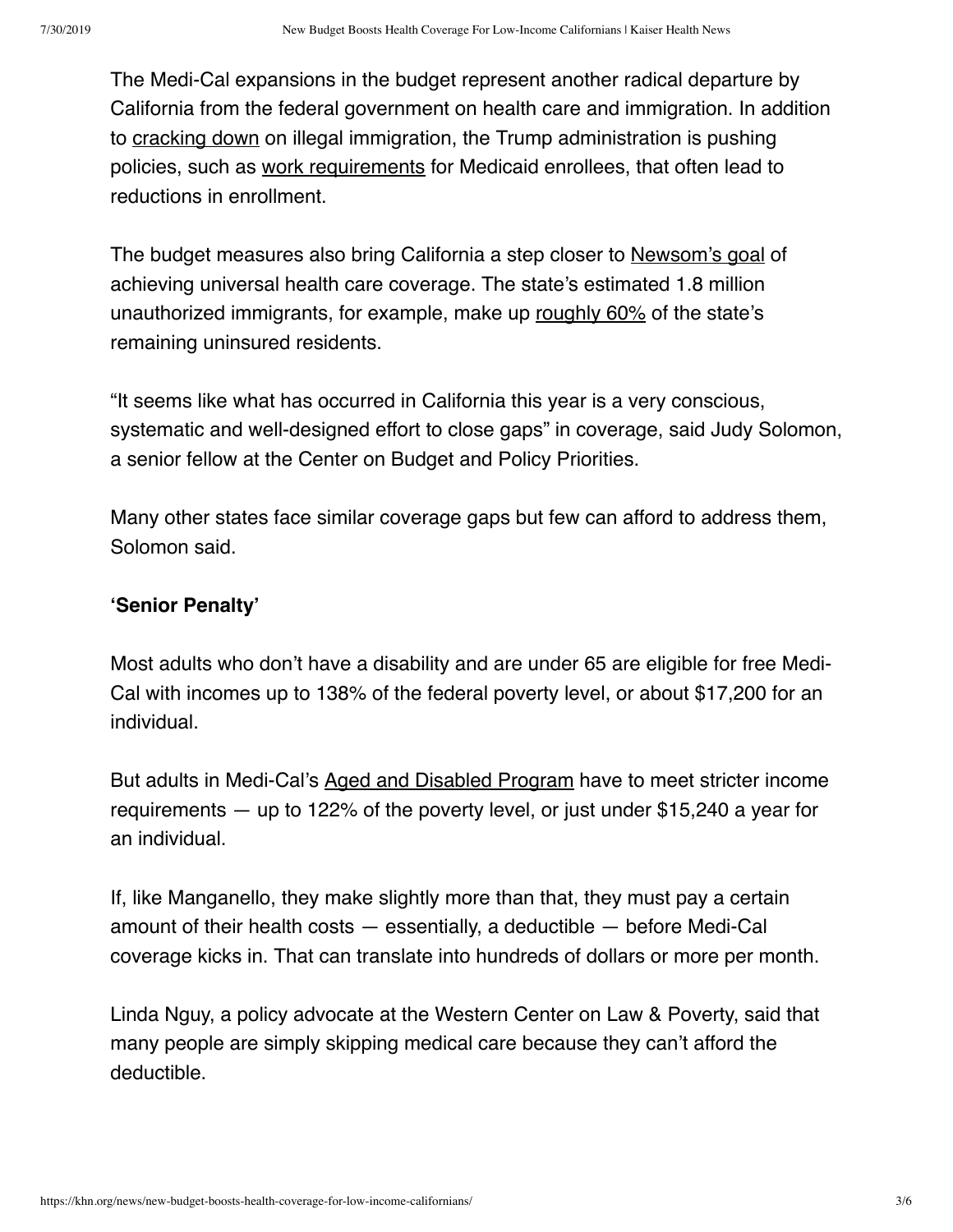"We call this the senior penalty, because basically you're being penalized with a stricter eligibility limit based fully on your age or disability," said Amber Christ, an attorney with Justice in Aging, a nonprofit advocacy group focused on senior poverty.

Many states that expanded their Medicaid programs under the Affordable Care Act also have this disparity, Christ said. The 2019-20 California budget would end it by raising the income eligibility threshold for that group to 138% of the poverty level.

## **Restoring Benefits**

During the Great Recession, California, like many other states, cut several Medicaid benefits that aren't required by the federal government.

Starting Jan. 1, Medi-Cal will restore five areas of coverage: audiology, optical services, podiatry, incontinence supplies and speech therapy.

"People of all ages wear glasses, so this can really benefit anyone," Nguy said. "But things like podiatry, audiology, speech therapy are probably of most benefit to people with chronic conditions."

The new budget includes \$17.4 million for these services, which could disappear again in 2022 unless lawmakers decide to extend them.

Optional benefits are usually the first to go in bad economic times, and bringing [them back can take years. Full dental benefits, also cut during the recession, were](https://khn.org/news/giving-medicaid-enrollees-something-to-smile-about/) restored for adults in Medi-Cal last year.

## **Immigrant Coverage**

Lawmakers allocated \$98 million to offer free health coverage for unauthorized young immigrant adults who meet the income requirements, starting next year. Of this, \$74.3 million will come from the state, while the rest will come from funds the federal government provides for labor and delivery and emergency care only.

About 90,000 young adults are expected to become eligible in the first year.